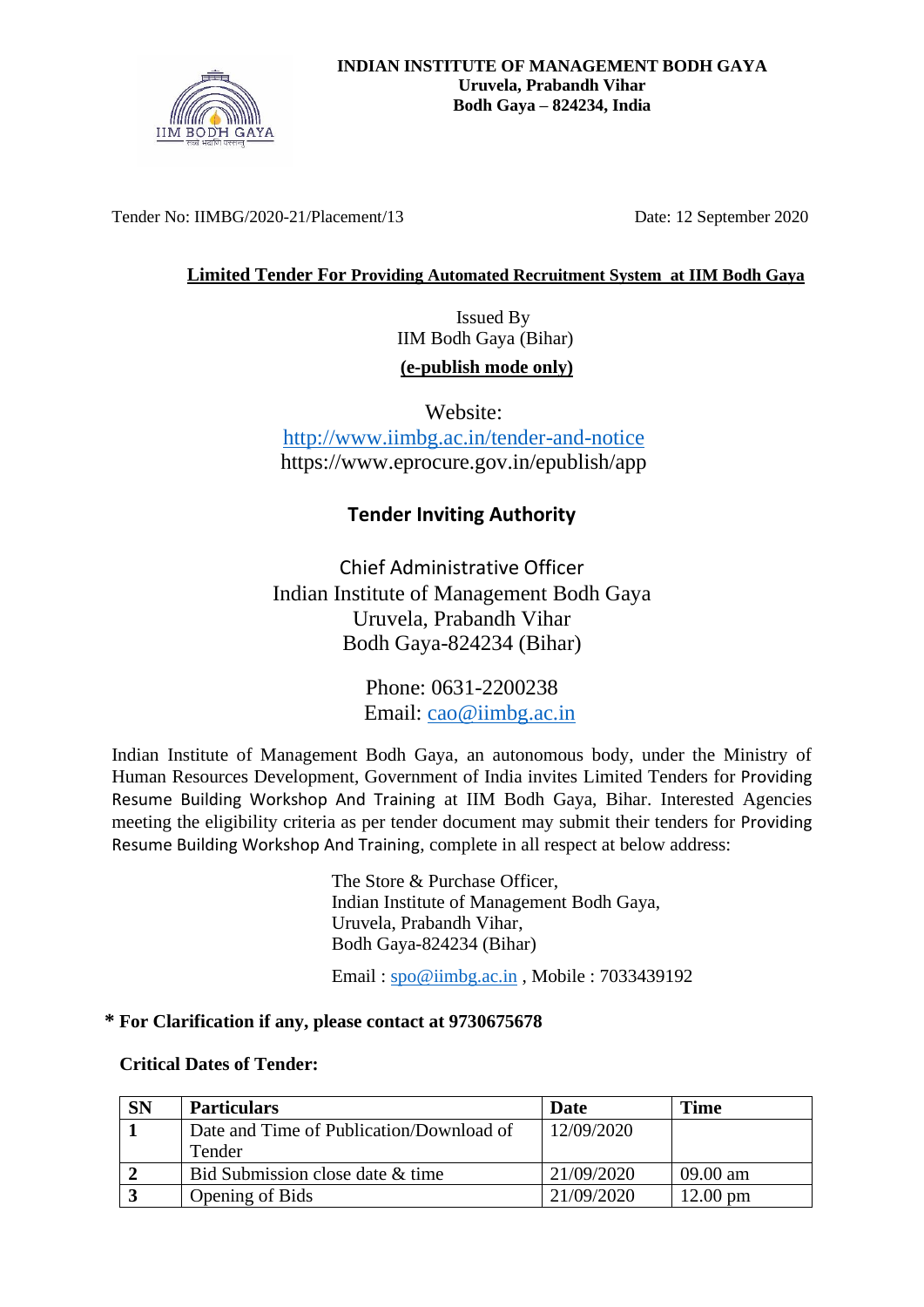# **1. ABOUT IIM BODHGAYA**

Indian Institute of Management Bodh Gaya is an Institution of National Importance under the Indian Institutes of Management Act, 2017.

# **2. SCOPE OF WORK**

The institute requires cloud-based solution to manage all its placement related activities as tabulated below:-

| <b>Student Admin Access Control</b> | Available in detail<br>$\bullet$                                                                                                                                                                                                                                                                                                                                                                                                                                                                                                                                                                                                                                                   |  |
|-------------------------------------|------------------------------------------------------------------------------------------------------------------------------------------------------------------------------------------------------------------------------------------------------------------------------------------------------------------------------------------------------------------------------------------------------------------------------------------------------------------------------------------------------------------------------------------------------------------------------------------------------------------------------------------------------------------------------------|--|
|                                     | Student<br>placement<br>performance reports<br>$\bullet$<br>Lock/unlock user profiles<br>$\bullet$<br>Create/delete users<br>$\bullet$                                                                                                                                                                                                                                                                                                                                                                                                                                                                                                                                             |  |
| <b>Student Batch Management</b>     | A snapshot of the entire batch should be available to<br>the Placement Team at all times. This snapshot can<br>be downloaded in and can be used to pitch to the<br>companies. It should be available in<br>Excel (online view and download)<br>Freezing/ unfreezing of the profiles should be<br>available on click of a button<br>Filter<br>student details by degree,<br>department, offers, offer type till the last mile                                                                                                                                                                                                                                                       |  |
| <b>CV Creation and Verification</b> | Online resume builder - based on the details entered<br>$\bullet$<br>by the student, the resume gets auto-generated as<br>per the format of the Institute<br>CV format used will be provided by the Institute<br>$\bullet$<br>Easy and efficient CV verification by validating proofs<br>$\bullet$<br>online                                                                                                                                                                                                                                                                                                                                                                       |  |
| <b>Application Management</b>       | Create separate processes for every batch and<br>$\bullet$<br>manage them effectively (2019 summers, 2018<br>Laterals etc.)<br>Define your placement system - dream logic etc<br>$\bullet$<br>Invite applications for companies added to a process<br>$\bullet$<br>with pre-set eligibility criteria<br>Send the list of applicants to the company via the<br>$\bullet$<br>platform/email<br>Declare shortlists<br>$\bullet$<br>Notify students over email / via portal for new<br>applications, deadlines, reminders, shortlist etc.<br><b>Placement Team</b><br>download applicant<br>can<br>$\bullet$<br>Resume and Profiles on a click of a button and send<br>it to companies |  |
| <b>Meeting Calendar</b>             | A calendar-like feature for the sales team to track the<br>meetings they are performing with the corporates.<br>The feature will also provide an analysis of the<br>meetings<br>Manage different events for the students like - Mock<br>GD, Mock Pls, Competitions, Hackathons, Live<br>Projects from companies, Presentations etc.                                                                                                                                                                                                                                                                                                                                                |  |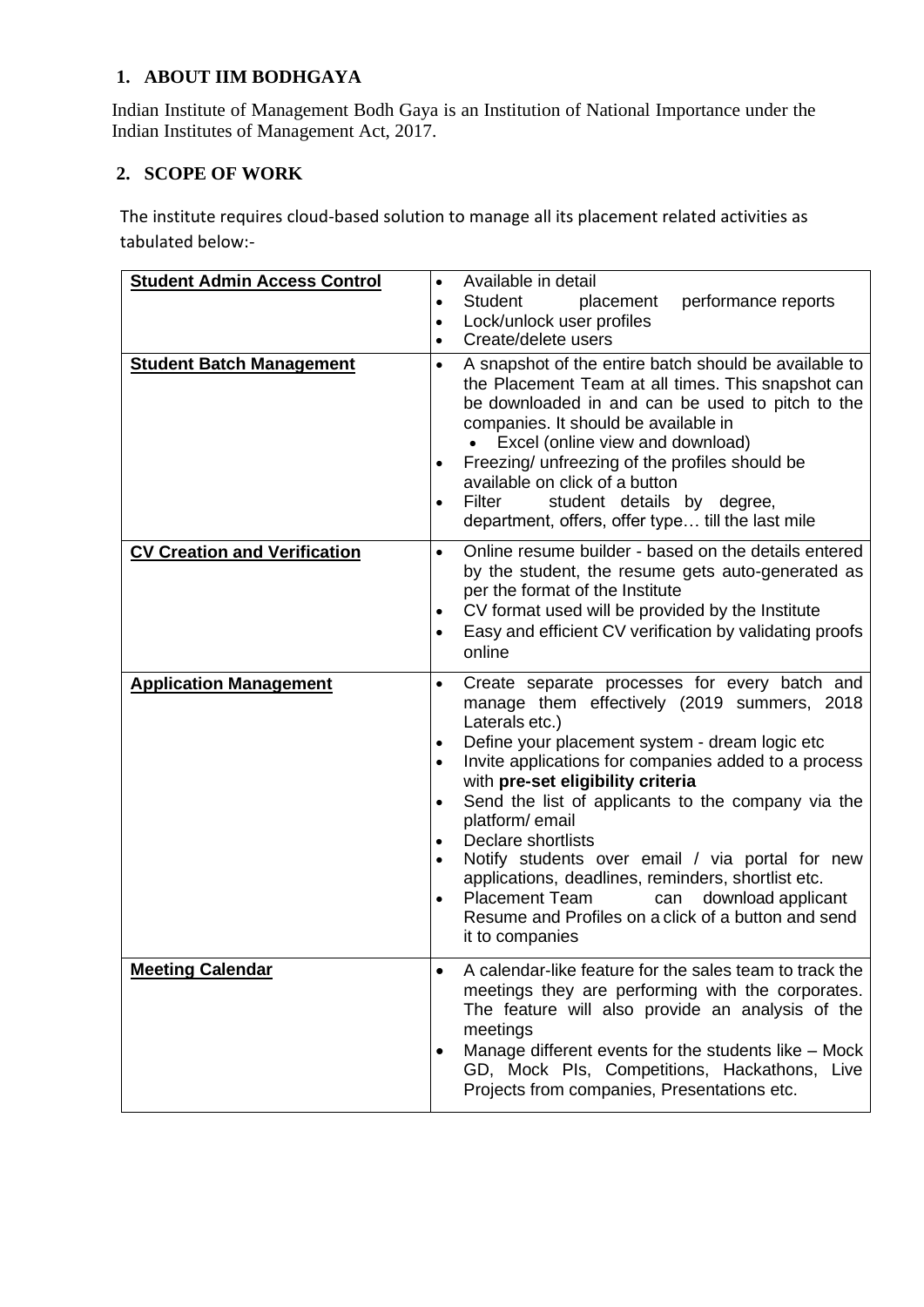| <b>Attendance Management for Events</b><br><b>Access Control</b> | Automated attendance capturing for events like PPT,<br>$\bullet$<br>workshops, Interviews etc.<br>Stitching student attendance with the admissions<br>$\bullet$<br>policy - Application criteria etc.<br>Manage different events for the students like - Mock<br>$\bullet$<br>GD, Mock Pls, Competitions, Hackathons, Live<br>Projects from companies, Presentations etc.<br>Customizable evaluation dashboards<br>$\bullet$<br>Flexible customizable controls<br>$\bullet$                                                                                                                                                                                                                                                                 |
|------------------------------------------------------------------|---------------------------------------------------------------------------------------------------------------------------------------------------------------------------------------------------------------------------------------------------------------------------------------------------------------------------------------------------------------------------------------------------------------------------------------------------------------------------------------------------------------------------------------------------------------------------------------------------------------------------------------------------------------------------------------------------------------------------------------------|
|                                                                  | Verifier login to verify students profiles<br>$\bullet$<br>Different kind of PT access available with different<br>$\bullet$<br>visibility (can be decided by college)                                                                                                                                                                                                                                                                                                                                                                                                                                                                                                                                                                      |
| <b>Industry &amp; Campus Connect</b>                             | Easy for students to view the details of the companies<br>$\bullet$<br>visiting through the "news feed" feature<br>Placement team will be able to monitor the content<br>$\bullet$<br>posted by the companies before the students view it<br>Placement team and various societies can post<br>$\bullet$<br>content and event for the students<br>One-way communication only from companies to<br>٠<br>students, student names or any other information<br>pertaining to the students will not be visible to<br>companies                                                                                                                                                                                                                    |
| <b>Dashboard</b>                                                 | Available for all key users<br>$\bullet$<br>A dashboard available to student - list of companies<br>$\bullet$<br>invited, eligible, applied, shortlisted and placed<br>Apply to companies with a click of button and track all<br>$\bullet$<br>the application where you have applied<br>See all the details related to the company on the<br>$\bullet$<br>platform itself before you apply                                                                                                                                                                                                                                                                                                                                                 |
| <b>MIS Reports</b>                                               | Student Performance report and insights available for<br>$\bullet$<br>the placement team to take required action<br>A live Placement Report available to the placement<br>$\bullet$<br>team to track performance and share with the higher<br>authorities on click of a button<br>For analysis and reports which are above and beyond<br>٠<br>those available on the platform, vendor/Company will<br>generate and deliver such analysis/reports upon<br>request.                                                                                                                                                                                                                                                                           |
| <b>Database Security and Management</b>                          | Corporate Contact database would be encrypted with<br>$\bullet$<br>encryption commercially<br>best<br>the<br>available.<br>Encryption key will be generated by the placement<br>team and would only be available to them to access<br>data<br>If the encryption key is not available users will only<br>see junk and the key will only be available to the<br>placement team, even the service provider will not<br>have a copy of the same<br>Access controls can be provided within the team to<br>$\bullet$<br>manage information handling<br>All data should be managed using global Cloud<br>$\bullet$<br>service provider (CSP) who has full empanelment for<br>delivering Public Cloud services to government<br>customers in India. |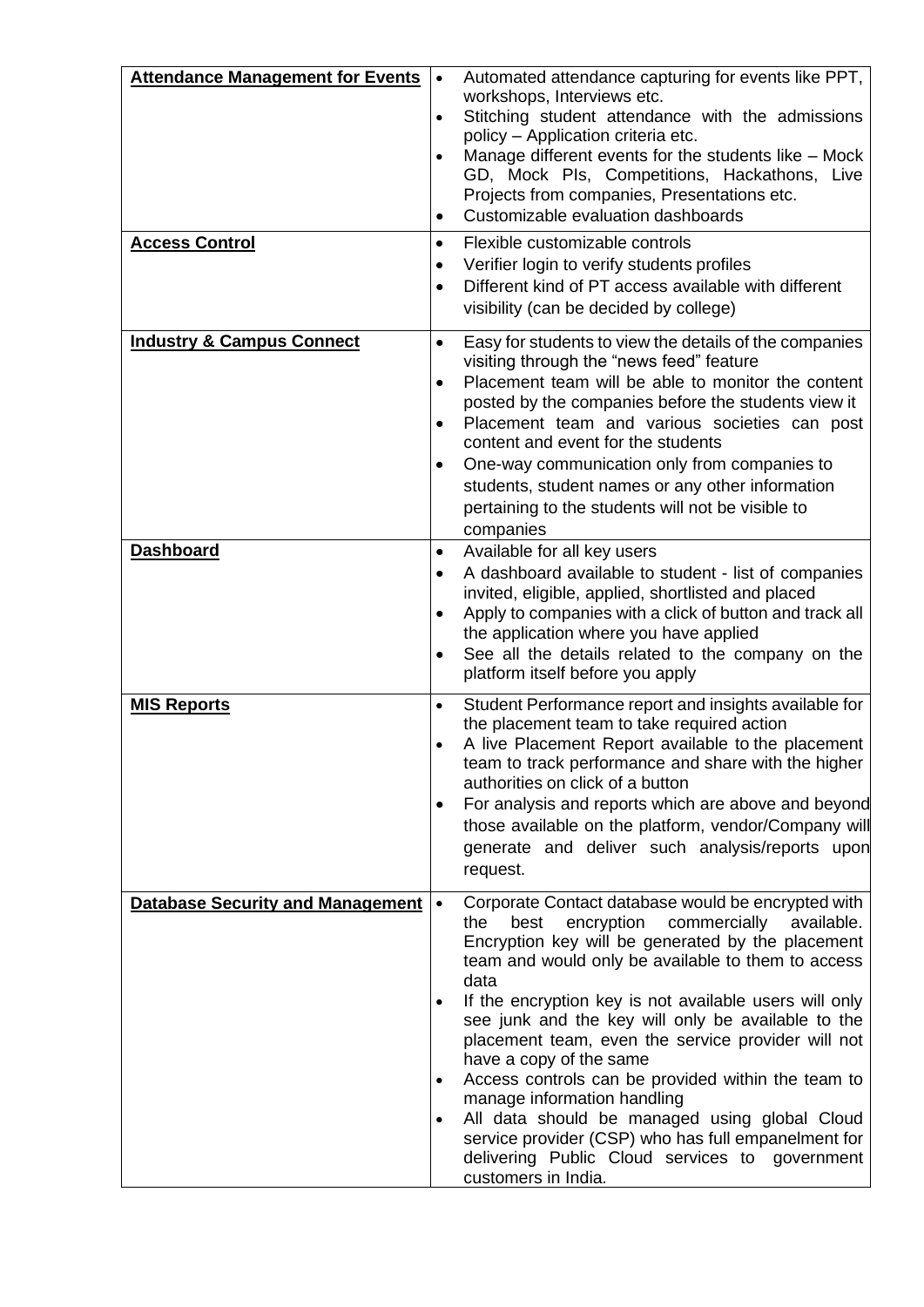| <b>Notifications</b>             | Student will be provided notifications via 3 mediums:<br>$\bullet$<br><b>Mobile App</b><br>$\bullet$<br>Email on the registered Student ID<br>$\bullet$<br>notifications<br>In-App<br>on WebApp<br>$\bullet$<br>initiate notifications<br>Placement<br>Team can<br>$\bullet$<br>(as reminders) at multiple instances to maximize<br>applications for a company<br>Notification are triggered at various levels - Invitation<br>$\bullet$<br>to a company's application, reminders to apply,<br>deadline extensions,<br>shortlist<br>declarations,<br>notifications for proof rejection during Verification<br>process etc. |  |
|----------------------------------|----------------------------------------------------------------------------------------------------------------------------------------------------------------------------------------------------------------------------------------------------------------------------------------------------------------------------------------------------------------------------------------------------------------------------------------------------------------------------------------------------------------------------------------------------------------------------------------------------------------------------|--|
| <b>Support</b>                   | 24x7 support will be available throughout the<br>$\bullet$<br>subscription period.<br>For regular communication, a WhatsApp group will be<br>$\bullet$<br>created with key stakeholders from IIM BODHGAYA<br>and support team from company/vendor<br>All issues identified during subscription period will be<br>$\bullet$<br>resolved within 48 working hours<br>Phone support for critical issues and urgent<br>$\bullet$<br>communication will be available 24x7<br>Email support for all official communication and<br>$\bullet$<br>responses                                                                          |  |
| <b>Training</b>                  | Online trainings will be made available to all users as<br>$\bullet$<br>and when required during the subscription period.<br>Online refresher trainings will be conducted free of<br>$\bullet$<br>cost at the request of the client.                                                                                                                                                                                                                                                                                                                                                                                       |  |
| <b>Automated Resume Creation</b> | Resume will be automatically created (basis profile<br>$\bullet$<br>creation) for the students in the format approved by<br>the college<br>List of different types of resumes available to choose<br>from                                                                                                                                                                                                                                                                                                                                                                                                                  |  |
| <b>Calendar</b>                  | To manage meetings and calls with companies<br>$\bullet$<br>To set the different events for students<br>$\bullet$<br>avoid clashes<br>$\bullet$                                                                                                                                                                                                                                                                                                                                                                                                                                                                            |  |

# **Training & Support**

# **Training**:

- Online trainings should be made available to all users as and when required during the subscription period.
- Online refresher trainings should be conducted free of cost at the request of the client.

# **Support**:

- 24x7 support should be available throughout the subscription period.
- For regular communication, a WhatsApp group should be created with key stakeholders from IIM BODHGAYA and support team of vendor/company
- All issues identified during subscription period should be resolved within 48 working hours
- Phone support for critical issues and urgent communication should be available  $24x7$
- Email support for all official communication and responses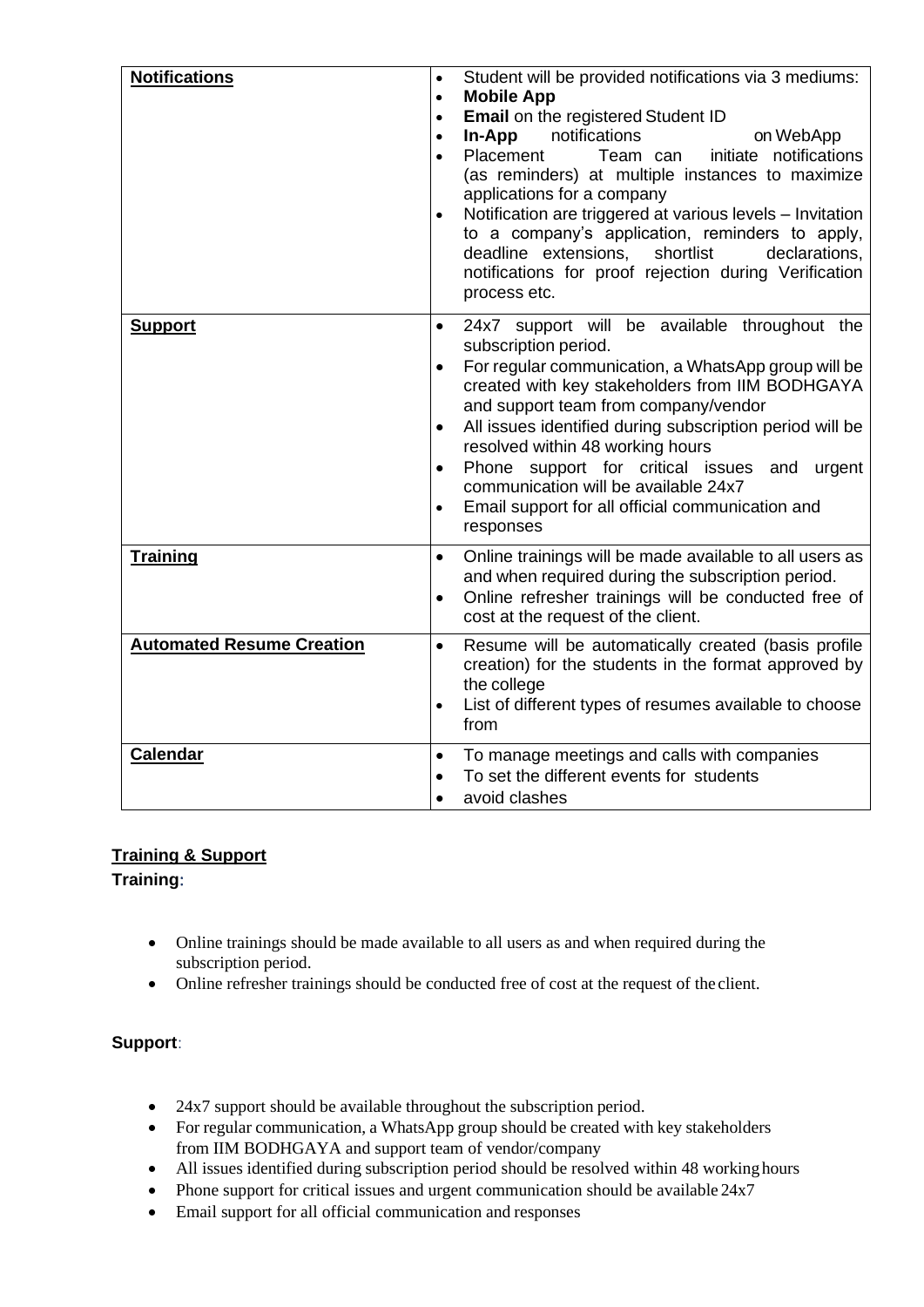# **3. QUALIFICATION EVALUATION PARAMETERS:**

| Sl. No. | <b>Parameters</b>                        |
|---------|------------------------------------------|
|         | <b>CRM</b>                               |
|         | <b>Student Access and Company Access</b> |
| 3.      | <b>Automatic Resume Builder</b>          |
|         | Data Security                            |
| 5.      | <b>Companies Present on Platform</b>     |
| 6.      | Corporate Exposure                       |
| 7       | Clientele                                |
| 8.      | Pricing                                  |

*Bidders not complying with above conditions or not providing complete information as described shall not be considered and hence they will be out rightly rejected without assigning any reasons, whatsoever.*

## **4. IIM Bodh Gaya's Right to Terminate the Process**

IIM Bodh Gaya may terminate the tender process at any time and without assigning any reason. IIM Bodh Gaya makes no commitments, expressed or implied that the process will result in a business transaction with anyone.

This tender does not constitute an offer by IIM Bodh Gaya. The bidder's participation in this process may result in IIM Bodh Gaya selecting the bidder to engage in further discussion and negotiations onwards execution of a contract, if necessary. The commencement of such negotiation does not, however, signify a commitment by IIM Bodh Gaya to execute a contract or to negotiations. IIM Bodh Gaya may terminate negotiations at any time without assigning any reasons.

In the event of termination of the contract, all the data that belongs to/ created by IIM BODHGAYA should be returned to the institute and deleted permanently from the vendor/company servers. No copy in any form will be held by the vendor/company.

## **5. CONFIDENTIALITY & NDA**

It would be the responsibility of both parties to adhere to the confidentiality and the Non-Disclosure of terms and conditions of this proposal.

### **The institute reserves the right:**

- a. To reject any or all tender quotations without assigning any reason whatsoever and is not bound to accept the lowest (Ll) rate.
- b. To change any clauses/items/condition on the tender quotation document.

# **6. BID SUBMISSION PROCESS**

The Bid will be submitted by the vendors (LTE) through physical submission like speed post, courier, by hand etc. or may be submitted through email on given mail id.

> The Store & Purchase Officer, Indian Institute of Management Bodh Gaya, Uruvela, Prabandh Vihar, Bodh Gaya-824234 (Bihar)

Email : [spo@iimbg.ac.in](mailto:spo@iimbg.ac.in) , Mobile : 7033439192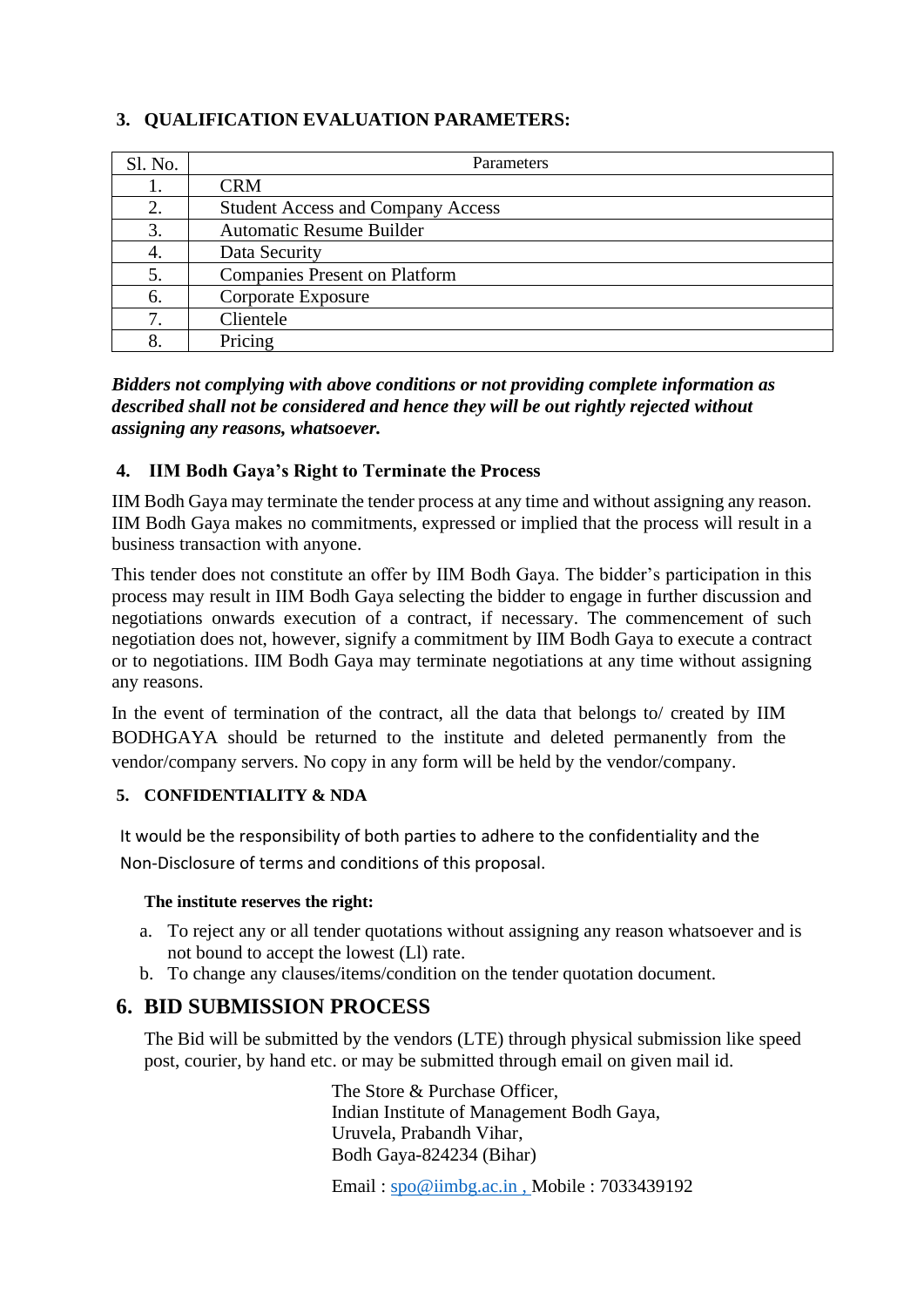## **Bid Evaluation**

The Tender Evaluation Committee of the Institute constituted for the purpose shall assess the ability of the vendor/company/agencies as per the evaluation parameter listed above.

Opening and Evaluation of Bids: The institute reserves the right to seek clarifications or additional information/ documents from any bidder. Such clarification(s) or additional information/document(s) shall be provided within the time specified for the purpose. Any request and response thereto shall be in writing. If the bidder does not furnish the clarification(s) or additional information/document(s) within the prescribed date and time, the proposal shall be liable to be rejected.

## **Bid Validity Period**

The bid will remain valid for 90 days from the date of opening as prescribed by IIM Bodhgaya. A bid valid for a shorter period shall be rejected, being non-responsive.

# **7. TERMS AND CONDITIONS OF THE CONTRACT**

- (i) The financial bid should be valid for a period of not less than 90 days from the date of opening of bid.
- (ii) Bids will be opened in the presence of bidder's representatives, who choose to attend on the specified date and time. Only one representative shall be allowed to attend.
- (iii) The institute does not bind itself to accept the lowest or any other offer and reserves the right to accept or reject any or all the offers either in full or in part without assigning any reason.
- (iv) The prices are to be quoted as per the tender document and also to mention the amount as total package with Taxes.
- (v) All duties, taxes and other levies payable by the vendor shall be included in the total price.
- (vi) Vendor should quote only for the specified requirements in the tender and for all the requirements in the tender. No change in the work from the tender documents will be permitted.

## **8. EXPENSES TO BE BORNE BY BIDDER**

All expenses in preparation and submission of bids and visits to the office or any place in connection with the preparation of the Bid shall be borne by the Bidder. IIM Bodhgaya in no case shall be responsible or liable for these costs regardless of the outcome of the bidding process.

## **9. JURISDICTION**

It is agreed and declared by and between the parties hereto that so far it concerns the jurisdiction of any court in enforcing any of the rights or remedies of the parties hereto against each other or one another, a court in the city of Gaya alone shall have jurisdiction to the exclusion of all other courts in any place in the Union of India so that none of the parties hereto shall be entitled to any proceedings whatsoever in respect of any matters touching or relating to or in connection with or arising under agreement and the terms and conditions thereof in any court except the court or courts having jurisdiction in the city of Gaya.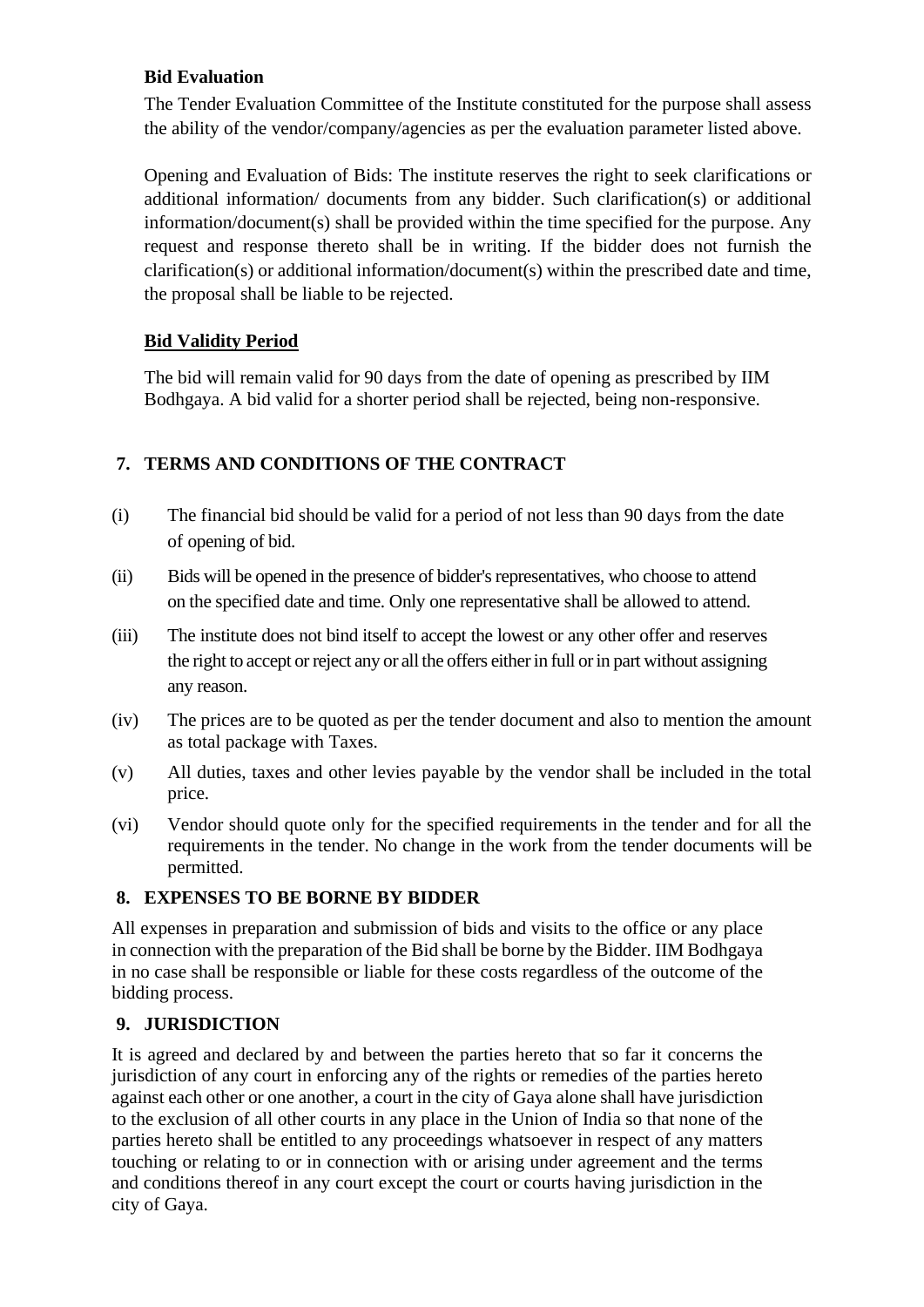## **10. DISPUTE SETTLEMENT AND APPOINTMENT OF ARBITRATOR**

All dispute or differences whatsoever arising between the parties out of or relating to the work and the resulting agreement or the breach thereof that cannot be settled by good faith and negotiations between the parties within 60 days of the commencement of negotiation shall be settled by referring the dispute to The Director, IIM Bodh Gaya, who may either herself decide the dispute as Arbitrator or appoint some other person as arbitrator to adjudicate the same, who shall be unconnected with IIM Bodh Gaya. The proceedings will be governed by the provisions of the Arbitration & Conflation Act 1996.

By consent of parties the jurisdiction of all other courts are exculpated and the court at Patna, Bihar alone shall have jurisdiction. The language of Arbitration shall be English. The venue of Arbitration proceedings shall be Patna as the case may be.

Place:

Date:

Name:

Address:

Contact No.:

E-mail:

Signature with Stamp of Bidder